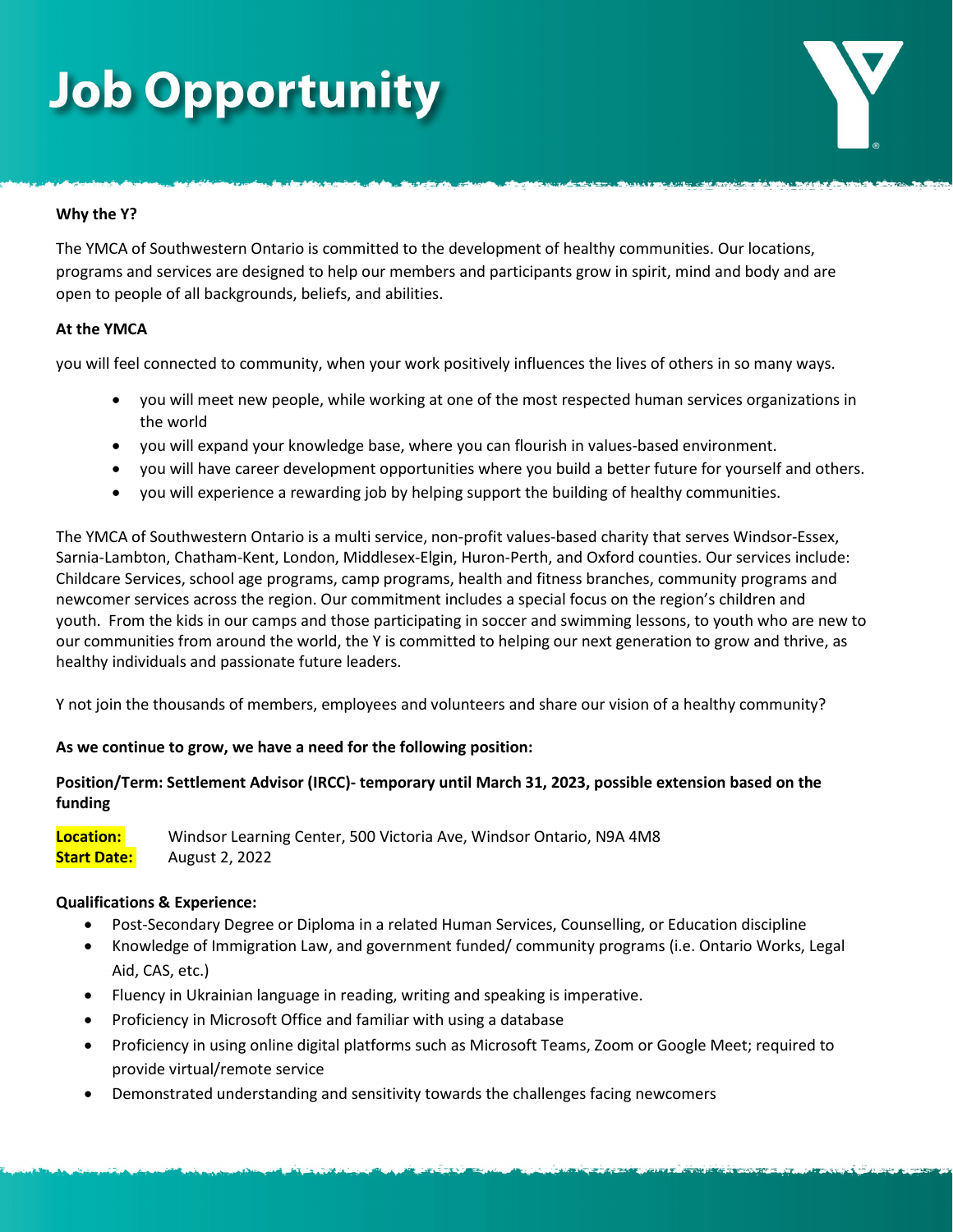## **Job Opportunity**

- Experience working with diverse populations
- Settlement Counseling and solution-based counselling background
- Proven ability to understand and interpret complex documentation, applications, etc.
- Highly developed research skills
- Comfortable and effective communicating in group situations and delivering effective and engaging presentations
- Previous experience working within the Settlement Sector (an asset)
- Current and acceptable Criminal Record Check with Vulnerable Sector Screening is a condition of employment for all staff and volunteers.
- It is a YMCA of Southwestern Ontario requirement that all employees and volunteers be fully vaccinated against COVID-19. Exemptions will be granted upon receipt of acceptable proof of a permissible Human Rights Code ground.

### **Compensation/Benefits:**

- A YMCA personal membership at our health and fitness branches
- A discount on our Childcare and Camp programs
- Vacation entitlement in accordance with the employment standards regulations
- May be entitled to up to 12 paid personal days applicable with position and contract length.
- Benefits package applicable with position and contract length
- Hourly Wage: \$24.91

### **Schedule:**

• **Monday to Friday 8:30 am-5:00 pm. Occasional evening shifts maybe required to accommodate clients who are unable to come during our business hours.**

### **Responsibilities:**

- YMCA of Southwestern Ontario policy and procedures
- Act as a YMCA ambassador, demonstrating YMCA core values in your daily work.
- Determines eligibility for services and conducts initial needs and assets assessments to identify needs, assets and obstacles to success
- Provides information and referrals to newcomers in order to meet immediate everyday needs including housing, banking, shopping, education, health services, etc.
- Assists clients in setting realistic goals, priorities and the development of action items through the creation of a solution focused settlement plan
- Refers newcomers to appropriate internal and external programs and resources
- Implements accepted settlement counseling practices and procedures including accurate documentation, continuous assessment, file maintenance and client follow-up
- Maintain and expand client base through outreach, which includes community visits, developing outreach materials and promoting community networks.